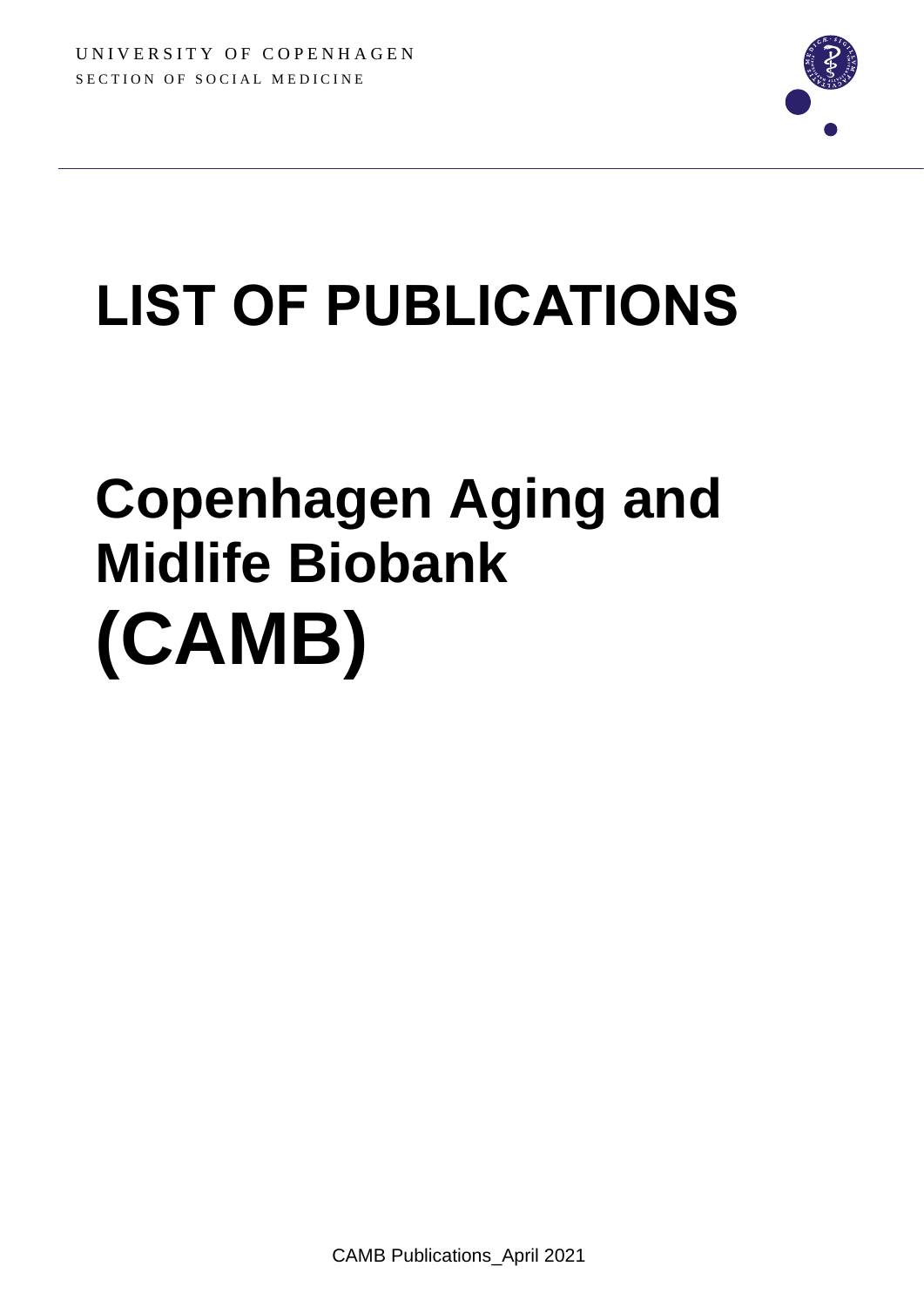- 1. Sander M, Avlund K, Lauritzen M, Gottlieb T, Halliwell, Stevnsner T, Wewer U, Bohr VA. Aging- From molecules to populations. Workshop Report. Mech Ageing Dev. October 2008 October
- 2. Møller A, Mortensen OS, Reventlow S, Skov PG, Andersen JH, Rubak TS, Hansen ÅM, Andersen LL, Lund R, Osler M, Christensen U, Avlund K. Life time occupational physical activity and musculoskeletal ageing in middle-aged men and women in Denmark. Retrospective Cohort Study Protocol and Methods. JMIR Research Protocols 2012
- 3. Osler M, Avlund K, Mortensen EL. Socio-economic position early in life, cognitive development and cognitive change from young adulthood to middle age. Eur J Public Health. 2012
- 4. Møller A, Reventlow S, Andersen JH, Avlund K, Mortensen OS. Validity of Workers' Self-Reports. Evaluation of a Question Assessing Lifetime Exposure to Occupational Physical Activity. British Journal of Medicine and Medical Research. 2012
- 5. [Møller A,](http://www.ncbi.nlm.nih.gov/pubmed?term=M%C3%B8ller%20A%5BAuthor%5D&cauthor=true&cauthor_uid=23665642) [Reventlow S,](http://www.ncbi.nlm.nih.gov/pubmed?term=Reventlow%20S%5BAuthor%5D&cauthor=true&cauthor_uid=23665642) [Hansen AM,](http://www.ncbi.nlm.nih.gov/pubmed?term=Hansen%20AM%5BAuthor%5D&cauthor=true&cauthor_uid=23665642) [Andersen LL,](http://www.ncbi.nlm.nih.gov/pubmed?term=Andersen%20LL%5BAuthor%5D&cauthor=true&cauthor_uid=23665642) [Siersma V,](http://www.ncbi.nlm.nih.gov/pubmed?term=Siersma%20V%5BAuthor%5D&cauthor=true&cauthor_uid=23665642) [Lund R,](http://www.ncbi.nlm.nih.gov/pubmed?term=Lund%20R%5BAuthor%5D&cauthor=true&cauthor_uid=23665642) [Avlund K,](http://www.ncbi.nlm.nih.gov/pubmed?term=Avlund%20K%5BAuthor%5D&cauthor=true&cauthor_uid=23665642) [Andersen JH,](http://www.ncbi.nlm.nih.gov/pubmed?term=Andersen%20JH%5BAuthor%5D&cauthor=true&cauthor_uid=23665642) [Mortensen OS.](http://www.ncbi.nlm.nih.gov/pubmed?term=Mortensen%20OS%5BAuthor%5D&cauthor=true&cauthor_uid=23665642) Does a history of physical exposures at work affect handgrip strength in midlife? A retrospective cohort study in Denmark. [Scand J Work Environ](http://www.ncbi.nlm.nih.gov/pubmed/23665642)  [Health.](http://www.ncbi.nlm.nih.gov/pubmed/23665642) 2013
- 6. Maynard S, Keijzers G, Gram M, Desler C, Bendix L, Budtz-Jørgensen E, Molbo D, Croteau DL, Osler M, Stevnsner T, Rasmussen LJ, Dela F, Avlund K, Bohr VA. Relationships between human vitality and mitochondrial respiratory parameters, reactive oxygen species production and dNTP levels in peripheral blood mononuclear cells. Aging. November 2013
- 7. Avlund K, Osler M, Mortensen EL, Christensen U, Bruunsgaard H, Holm-Pedersen P, Fiehn NE, Hansen ÅM, Bachkati SH, Meincke RH, Jepsen E, Molbo D, Lund R. Copenhagen Aging and Midlife Biobank (CAMB): An Introduction. J Aging Health 2014
- 8. Lund R, Nielsen LS, Henriksen PW, Schmidt L, Avlund K, Christensen U. Content Validity and Reliability of the Copenhagen Social Relations Questionnaire (CSRQ). J Aging Health. 2014
- 9. Hansen ÅM, Andersen LL, Skotte J, Christensen U, Mortensen OS, Molbo D, Lund R, Nilsson CJ, Avlund K. Social Class Differences in Physical Functions in Middle-Aged Men and Women. J Aging Health. 2014
- 10. Christensen U, Krølner R, Nilsson CJ, Lyngbye PW, Hougaard CØ, Nygaard E, Thielen K, Holstein BE, Avlund K, Lund R. Addressing Social Inequality in Aging by the Danish Occupational Social Class Measurement. J Aging Health 2014 Vol. 26(1) 106-127
- 11. Mortensen EL, Flensborg-Madsen T, Molbo D, Fagerlund B, Christensen U, Lund R, Osler M, Avlund K. The Relationship Between Cognitive Ability and Demographic Factors in Late Midlife. J Aging Health. 2014
- 12. Mortensen EL, Flensborg-Madsen T, Molbo D, Christensen U, Osler M, Avlund K, Lund R. Personality in Late Midlife: Associations With Demographic Factors and Cognitive Ability. J Aging Health. 2014
- 13. Hansen ÅM, Lund R, Bruunsgaard H, Rod NH, Garde AH, Molbo D, Avlund K. Social Gradient in Allostatic Load Among Danish Men and Women in Late Midlife. J Aging Health. 2014
- 14. Morse DE, Avlund K, Christensen LB, Fiehn NE, Molbo D, Holmstrup P, Kongstad J, Mortensen EL, Holm-Pedersen P. Smoking and Drinking as Risk Indicators for Tooth Loss in Middle-Aged Danes. J Aging Health. 2014
- 15. Fieo RA, Mortensen EL, Lund R, Avlund K. Assessing Fatigue in Late-Midlife: Increased Scrutiny of the Multiple Fatigue Inventory-20 for Community-Dwelling Subjects. Assessment. 2014
- 16. Lund R, Christensen U, Nilsson CJ, Kriegbaum M, Rod NH. Stressful social relations and mortality: A prospective cohort study. J Epidemiol Community Health. 2014
- 17. Lund R, Rod NH, Thielen K, Nilsson CJ, Christensen U. Negative aspects of close social relationships and 10-year incident ischemic heart disease hospitalization among middleaged Danes. European Journal of Preventive Cardiology. 2014
- 18. Boter H, Mänty M, Hansen ÅM, Hortobágyi T, Avlund K. Self-reported fatigue and physical function in late mid-life. J Rehabil Med. 2014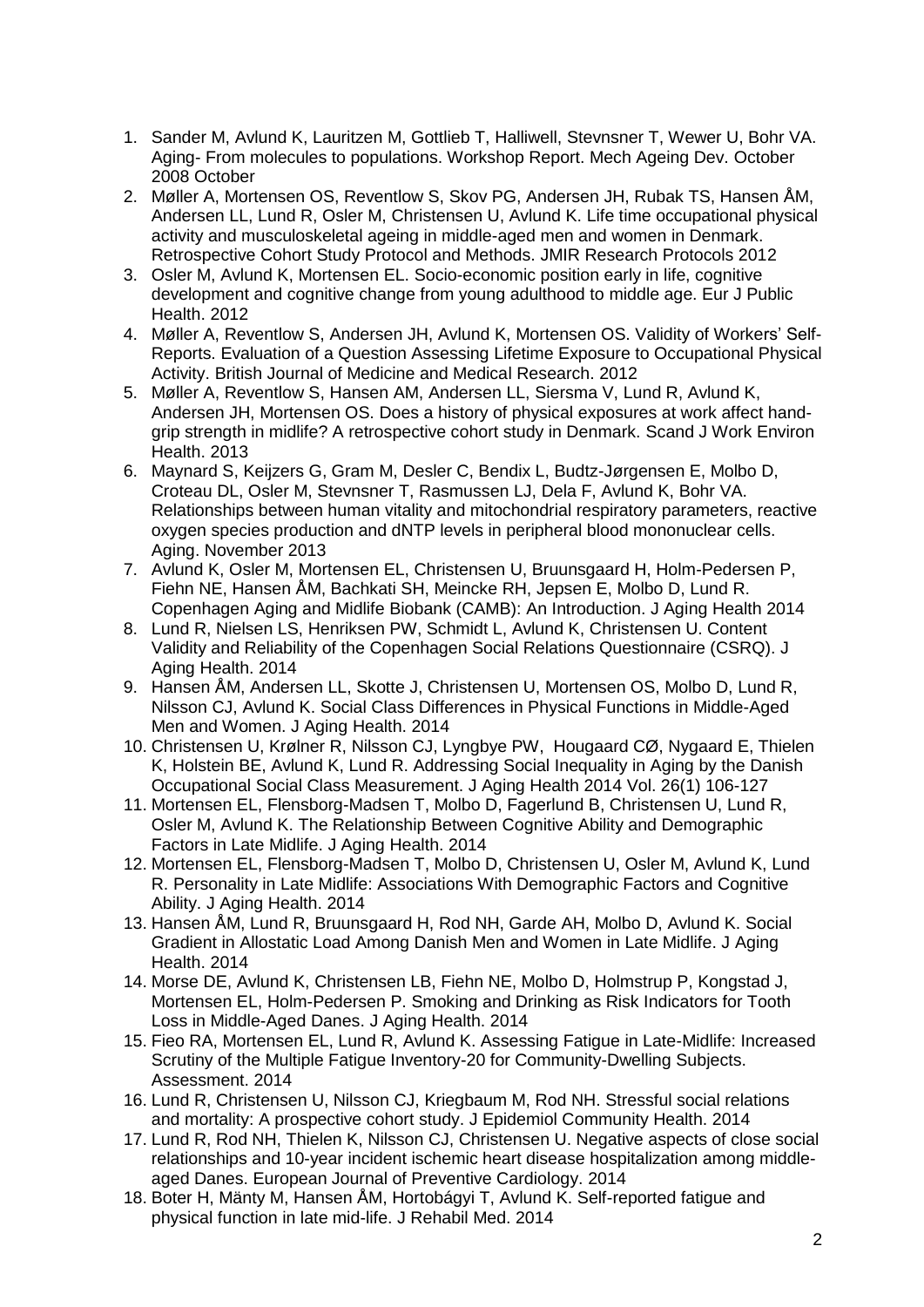- 19. Enevold C, Nielsen CH, Jacobsen RS, Hermansen MLF, Molbo D, Avlund K, Bendtzen K, Jacobsen S. Single nucleotide polymorphisms in genes encoding toll-like receptors 7, 8 and 9 in Danish patients with systemic lupus erythematosus. Mol Biol Rep. 2014
- 20. Clark AJ, Dich N, Lange T, Jennum P, Hansen ÅM, Lund R, Rod NH. Impaired sleep and allostatic load: cross-sectional results from the Danish Copenhagen Aging and Midlife Biobank.Sleep Medicine. 2014
- 21. Karottki DG, Beko G, Clausen G, Madsen AM, Andersen ZJ, Massling A, Ketzel M, Ellermann T, Lund R, Sigsgaard T, Møller P, Loft S. Cardiovascular and lung function in relation to outdoor and indoor exposure to fine and ultrafine particulate matter in middleaged subjects. Environment International. 2014
- 22. [Meincke RH,](http://www.ncbi.nlm.nih.gov/pubmed?term=Meincke%20RH%5BAuthor%5D&cauthor=true&cauthor_uid=24062410) [Mortensen EL,](http://www.ncbi.nlm.nih.gov/pubmed?term=Mortensen%20EL%5BAuthor%5D&cauthor=true&cauthor_uid=24062410) [Avlund K,](http://www.ncbi.nlm.nih.gov/pubmed?term=Avlund%20K%5BAuthor%5D&cauthor=true&cauthor_uid=24062410) [Rosthøj S,](http://www.ncbi.nlm.nih.gov/pubmed?term=Rosth%C3%B8j%20S%5BAuthor%5D&cauthor=true&cauthor_uid=24062410) [Sørensen HJ,](http://www.ncbi.nlm.nih.gov/pubmed?term=S%C3%B8rensen%20HJ%5BAuthor%5D&cauthor=true&cauthor_uid=24062410) [Osler M.](http://www.ncbi.nlm.nih.gov/pubmed?term=Osler%20M%5BAuthor%5D&cauthor=true&cauthor_uid=24062410) Intelligence in early adulthood and mortality from natural and unnatural causes in middle-aged Danish men. J Epidemiol Community Health. 2014
- 23. Mänty M, Møller A, Nilsson C, Lund R, Christensen U, Avlund K. Association of physical work load and leisure time physical activity with incident mobility limitations: a follow-up study. Occup Environ Med. 2014
- 24. Hansen NL, Lauritzen M, Mortensen EL, Osler M, Avlund K, Fagerlund B, Rostrup E. Subclinical Cognitive Decline in Middle-Age is Associated With Reduced Task-induced Deactivation of the Brain's Default Mode Network. Hum Brain Mapping. 2014
- 25. Sørensen CE, Larsen JO, Reibel J, Lauritzen M, Mortensen EL, Osler M, Pedersen AML. Associations between xerostomia, histopathological alterations, and autonomic innervation of labial salivary glands in men in late midlife. Exp Gerontol. 2014
- 26. Desler C, Frederiksen JH, Angleys M, Maynard S, Keijzers G, Fagerlund B, Mortensen EL, Osler M, Lauritzen M, Bohr VA, Rasmussen LJ. Increased deoxythymidine triphosphate levels is a feature of relative cognitive decline. Mitochondrion. 2015
- 27. Dich N, Hansen ÅM, Avlund K, Lund R, Mortensen EL, Bruunsgaard H, Rod NH. Early life adversity potentiates the effects of later life stress on cumulative physiological dysregulation. Anxiety, Stress, & Coping. 2015
- 28. Lund R, Mortensen EL, Christensen U, Bruunsgaard H, Holm-Pedersen P, Fiehn NE, Molbo D, Jepsen E, Hansen ÅM, Osler M. [Cohort Profile: The Copenhagen Aging and](http://www.ncbi.nlm.nih.gov/pubmed/26210613)  [Midlife Biobank \(CAMB\).](http://www.ncbi.nlm.nih.gov/pubmed/26210613) International Journal of Epidemiology. 2016
- 29. Meincke RH, Osler M, Mortensen EL, Hansen ÅM. [Is Intelligence in Early Adulthood](http://www.ncbi.nlm.nih.gov/pubmed/26148944)  [Associated With Midlife Physical Performance Among Danish Males?](http://www.ncbi.nlm.nih.gov/pubmed/26148944) J Aging Health. 2016
- 30. Osler M, Rostrup E, Nordentoft M, Mortensen EL, Bruunsgaard H, Fagerlund B. Influence of early life characteristics on psychiatric admissions and impact of psychiatric disease on inflammatory biomarkers and survival: a Danish cohort study. World Psychiatry. 2015
- 31. Waller KL, Mortensen EL, Avlund K, Osler M, Fagerlund B, Lauritzen M, Jennum P. [Subjective sleep quality and daytime sleepiness in late midlife and their association with](http://www.ncbi.nlm.nih.gov/pubmed/26188599)  [age-related changes in cognition.](http://www.ncbi.nlm.nih.gov/pubmed/26188599) Sleep Medicine. 2016
- 32. Pedersen JLM, Rod NH, Andersen I, Lange T, Poulsen G, Prescott E, Lund R. Accumulation of Major Life Events in Childhood and Adult Life and Risk of Type 2 Diabetes Mellitus. PloS One. September 2015
- 33. Maynard S, Keijzers G, Hansen AM, Osler M, Molbo D, Bendix L, Møller P, Loft S, Moreno-Villanueva M, Bürkle A, Hvitby CP, Schurman SH, Stevnsner T, Rasmussen LJ, Avlund K, Bohr VA. Associations of subjective vitality with DNA damage, cardiovascular risk factors and physical performance. Acta Physiol (Oxf). January 2015
- 34. Osler M, Bruunsgaard H, Mortensen EL. Lifetime socio-economic position and depression: an analysis of the influence of cognitive function, behaviour and inflammatory markers. Eur J Public Health, 2015
- 35. Møller A, Reventlow S, Hansen ÅM, Andersen LL, Siersma V, Lund R, Avlund K, Andersen JH, Mortensen OS. Does physical exposure throughout working life influence chair-rise performance in midlife? A retrospective cohort study of associations between work and physical function in Denmark. BMJ Open. November 2015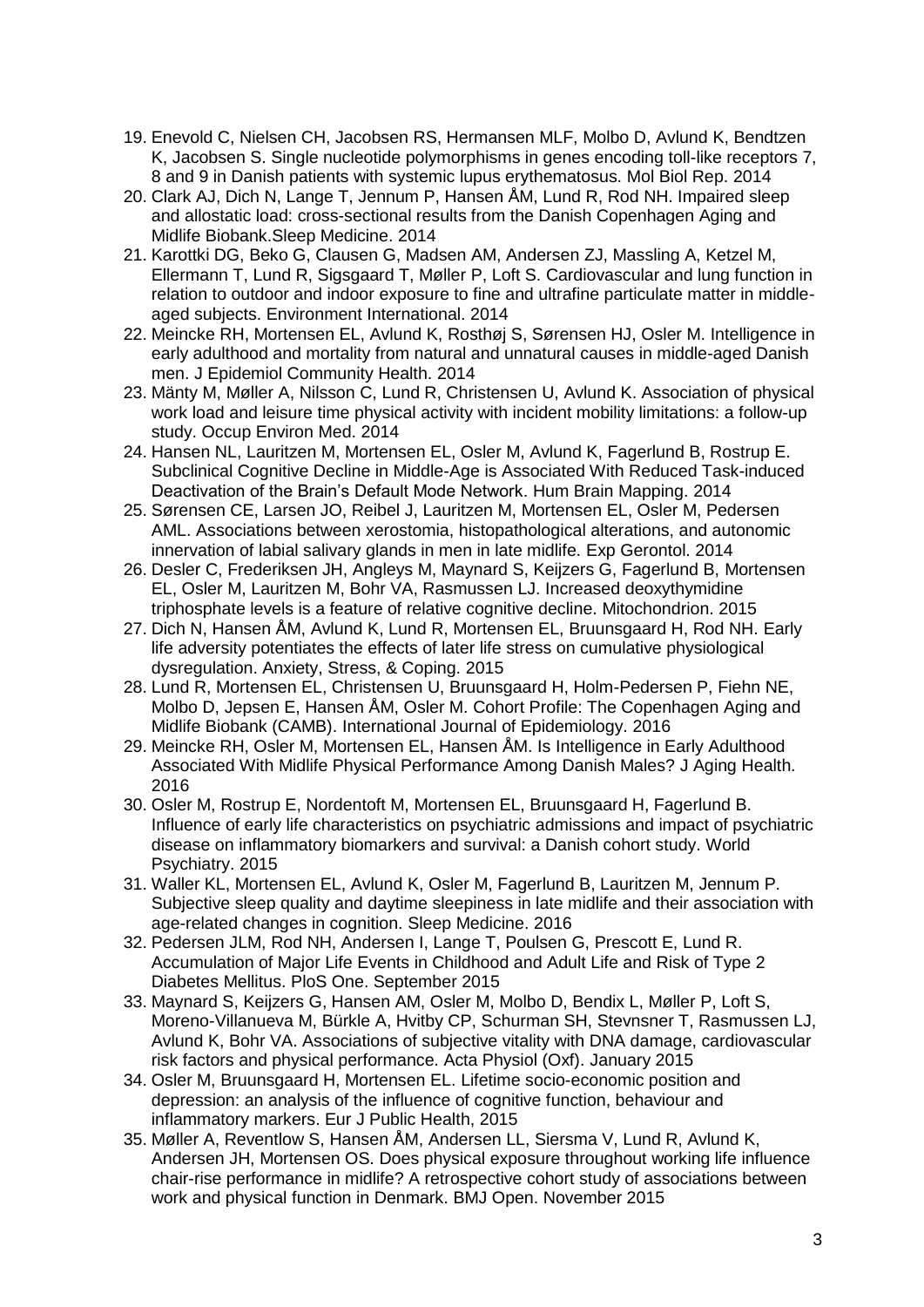- 36. Pedersen JM, Budtz-Jørgensen E, Mortensen EL, Bruunsgaard H, Osler M, Sørensen TIA, Rod NH, Lund R. Late Midlife C-Reactive Protein and Interleukin-6 in Middle Aged Danish Men in Relation to Body Size History Within and Across Generations. Obesity 2016
- 37. Hansen ÅM, Andersen LL, Mendes de Leon CF, Bruunsgaard H, Lund R. School education, physical performance in late midlife and allostatic load: a retrospective cohort study. J Epidemiol Community Health. 2016
- 38. Sørensen CE, Tritsaris K, Reibel J, Lauritzen M, Mortensen EL, Osler M, Pedersen AML. Elevated p16ink4a Expression in Human Labial Salivary Glands as a Potential Correlate of Cognitive Aging in Late Midlife. PLoS One. 2016
- 39. Waller KL, Mortensen EL, Avlund K, Osler M, Fagerlund B, Lauritzen M, Gammeltoft S, Jennum P. Melatonin and cortisol profiles in late midlife and their association with agerelated changes in cognition. Nat Sci Sleep Vol. 2016
- 40. Rask L, Bendix L, Harbo M, Fagerlund B, Mortensen EL, Lauritzen M, Osler M. Cognitive Change during the Life Course and Leukocyte Telomere Length in Late Middle-Aged Men. Frontiers in Aging Neuroscience. December 2016
- 41. Meincke RH, Hansen AM, Mortensen LH, Osler M, Mortensen EL. Intelligence in early adulthood and midlife physical performance in men: The mediating roles of education and physical activity. Intelligence. 2016
- 42. Aarestrup J, Bjerregaard LG, Gamborg M, Angquist L, Tjønneland A, Overvad K, Linneberg A, Osler M, Mortensen EL, Gyntelberg F, Lund R, Sørensen TIA, Baker JL. Tracking of body mass index from 7 to 69 years of age. International Journal of Obesity September 2016
- 43. Wimmelmann CL, Lund R, Christensen U, Osler M, Mortensen EL. Associations between obesity and mental distress in late midlife: results from a large Danish community sample. BMC Obesity. 2016
- 44. Deurzen I, Rod NH, Christensen U, Hansen AM, Lund R, Dich N. Neighborhood perceptions and allostatic load: Evidence from Denmark. Health & Place 40. 2016
- 45. Sundstrup E, Hansen AM, Mortensen EL, Poulsen OM, Clausen T, Rugulies R, Møller A, Andersen LL. Influence of physical and psychosocial work environment throughout life and physical and cognitive capacity in midlife on labor market attachment among older workers: study protocol for a prospective cohort study. BMC Public Health. 2016
- 46. Osler M, Bendix L, Rask L, Rod NH. Stressful life events and leucocyte telomere length: Do lifestyle factors, somatic and mental health, or low grade inflammation mediate this relationship? Results from a cohort of Danish men born in 1953. Brain Behav Immun. November 2016
- 47. Christensen D, Hansen A, Flensborg-Madsen T, et al. Cognitive Ability and Allostatic load: Cross-sectional and longitudinal associations. Gerontologist. November 2016
- 48. Hærvig KK, Kierkegaard L, Lund R, Bruunsgaard H, Osler M, Schmidt L. Is male factor infertility associated with midlife low-grade inflammation? A population based study. Hum Fertility. May 2017
- 49. Wimmelmann CL, Mortensen EL, Flensborg-Madsen T, Christensen U, Osler M, Lund R. The Prevalence of Distress and Depression in a Large Danish Late Midlife Community Sample: Sex Differences and Associations with Socioeconomic Positions. Ageing Science and Mental Health Studies. 2017
- 50. Sundstrup E, Hansen ÅM, Mortensen EL, Poulsen OM, Clausen T, Rugulies R, Møller A, Andersen LL. Cumulative occupational mechanical exposures during working life and risk of sickness absence and disability pension: prospective cohort study. Scand J Work Environ Health. 2017
- 51. Sundstrup E, Hansen ÅM, Mortensen EL, Poulsen OM, Clausen T, Rugulies R, Møller A, Andersen LL. Retrospectively assessed physical work environment during working life and risk of sickness absence and labour market exit among older workers. Occup Environ Med. August 2017
- 52. Flensborg-Madsen T, Mortensen EL. Birth weight and intelligence in young adulthood and midlife. Pediatrics. 2017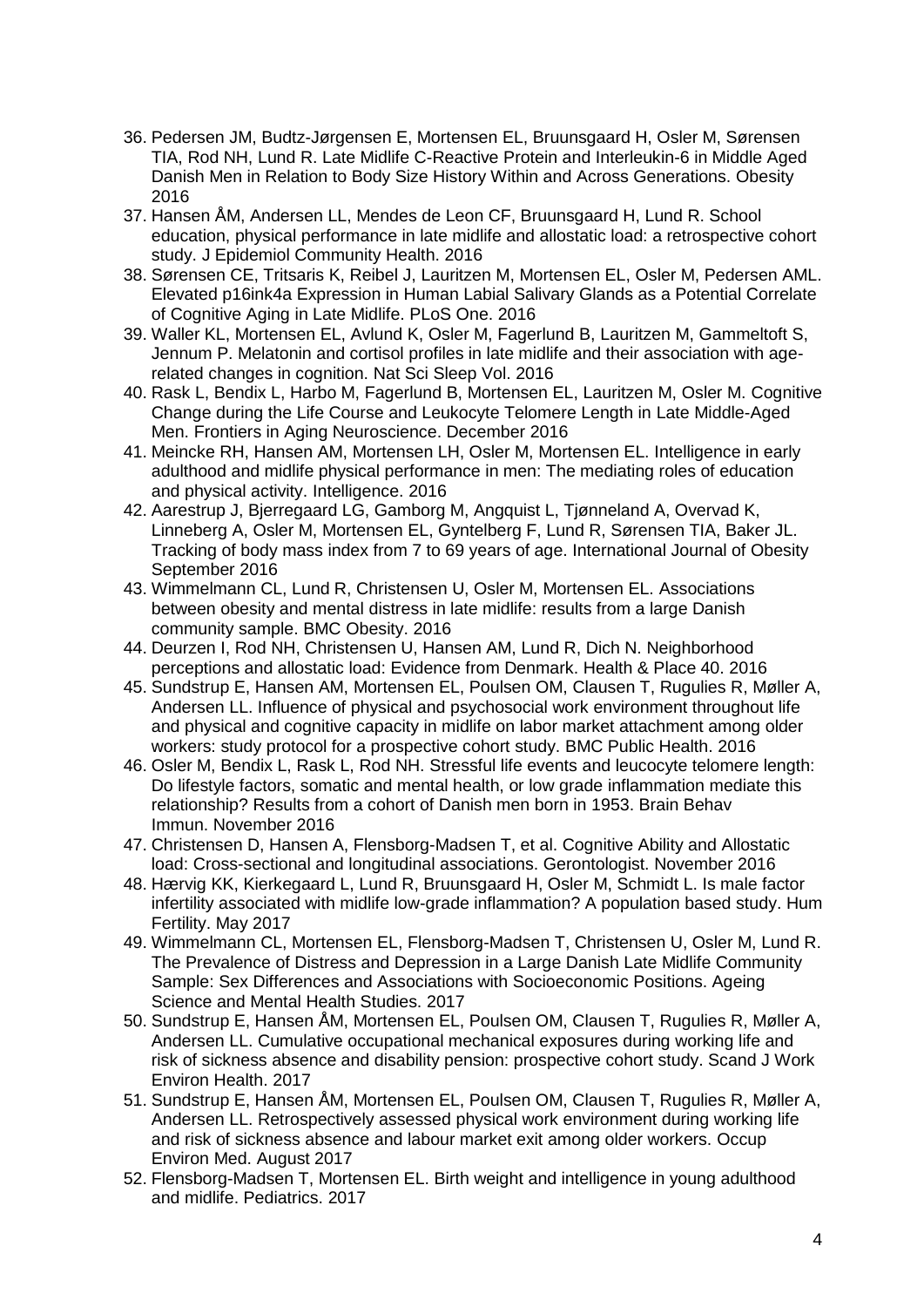- 53. Foverskov E, Mortensen EL, Holm A, Pedersen JLM, Osler M, Lund R. Socioeconomic position across the life course and cognitive ability later in life: The importance of considering early cognitive ability. Journal of Aging and Health. November 2017
- 54. Henriksen OM, Hansen NL, Osler M, Mortensen EL, Hallam DM, Petersen ET, Chappell M, Lauitzen MJ, Rostrup E. Sub-clinical cognitive decline and resting cerebral blood flow in middle aged men. PloS One. January 2017
- 55. Lund R, Laban J, Petersen GL, Dissing A, Hansen ÅM, Rod NH. Loneliness and objectively measured physical capability in middle-aged adults. European Journal of Public Health. 2017
- 56. Petersen GL, Mortensen EL, Rod NH, Lange T, Flensborg-Madsen T, Hansen ÅM, Lund R. Occupational Social Class and Personality Traits in Relation to Leisure-Time Physical Activity Level: Cross-Sectional Results From the Copenhagen Aging and Midlife Biobank. J Aging Health. June 2017
- 57. Horwitz A, Mortensen EL, Osler M, Fagerlund B, Lauritzen M, Benedek K. Passive double-Sensory Evoked coherence Correlates with Long-Term Memory Capacity. Frontiers in Human Neuroscience. 2017
- 58. Pedersen JM, Mortensen EL, Christensen DS, Rozing M, Brunsgaard H, Meincke RH, Petersen GL, Lund R. Prenatal and early postnatal stress and later life inflammation. Psychoneuroendocrinology. December 2017
- 59. Wiegand I, Lauritzen M, Osler M, Mortensen EL, Rostrup E, Raks L, Richard N, Horwitz A, Benedek K, Vangkilde S, Petersen A. EEG correlates of visual short-term memory in older age vary with adult lifespan cognitive development. Neurobiol Aging. 2018
- 60. Sundstrup E, Hansen ÅM, Mortensen EL, Poulsen OM, Clausen T, Rugulies R, Møller A, Andersen LL. Retrospectively assessed psychosocial working conditions as predictors of prospectively assessed sickness absence and disability pension among older workers. BMC Public Health. January 2018
- 61. Wedell-Neergaard AS , Krogh-Madsen R , Petersen GL, Hansen ÅM, Klarlund Pedersen B , Lund R, Bruunsgaard H. Cardiorespiratory fitness and the metabolic syndrome: Roles of inflammation and abdominal obesity. PloS One. March 2018
- 62. Petersen GL, Pedersen JM, Rod NH, Mortensen EL, Kawachi I, Osler M, Hansen ÅM, Lund R. Childhood socioeconomic position and physical capability in late-middle age in two birth cohorts from the Copenhagen aging and midlife biobank. PloS One. October 2018
- 63. Holm AL, Andersen GS, Jørgensen ME, Diderichsen F. Is the Rule of Halves framework relevant for diabetes care in Copenhagen today? A register-based cross-sectional study. BMJ Open. 2018
- 64. Wimmelmann CL, Lund R, Flensborg-Madsen T,et al. Associations of Personality with Body Mass Index and Obesity in a Large Late Midlife Community Sample. OBESITY FACTS. November 2018
- 65. Osler M, Sørensen L, Rozing MP, Calvo OP, Madsen, N, Rostrup E. Subclinical depressive symptoms during late midlife and structural brain alterations: A longitudinal study of Danish men born in 1953. Hum Brain Map. 2018
- 66. Sørensen CE, Hansen NL, Mortensen EL, Lauritzen M, Osler M, Pedersen AML. Hyposalivation and Poor Dental Health Status Are Potential Correlates of Age-Related Cognitive Decline in Late Midlife in Danish Men. Front Aging Neurosci. January 2018
- 67. Waser M, Lauritzen MJ, Fagerlund B, Osler M, Mortensen EL, Sørensen HBD, Jennum PJ. Sleep efficiency and neurophysiological patterns in middle-aged men are associated with cognitive change over their adult life course. J Sleep Researh 2018, November 2018
- 68. Wimmelmann CL, Hegelund ER, Folker AP, Just-Østergaard E, Osler M, Mortensen EL, Flensborg-Madsen T. Prospective Associations of the Short Form Health Survey Vitality Scale and Changes in Body Mass Index and Obesity Status. J Obes. August 2018
- 69. Christensen DS, Flensborg-Madsen T, Garde E, Hansen ÅM, Pedersen JM, Mortensen EL. Parental socioeconomic position and midlife allostatic load: a study of potential mediators. BMC Public Health. August 2018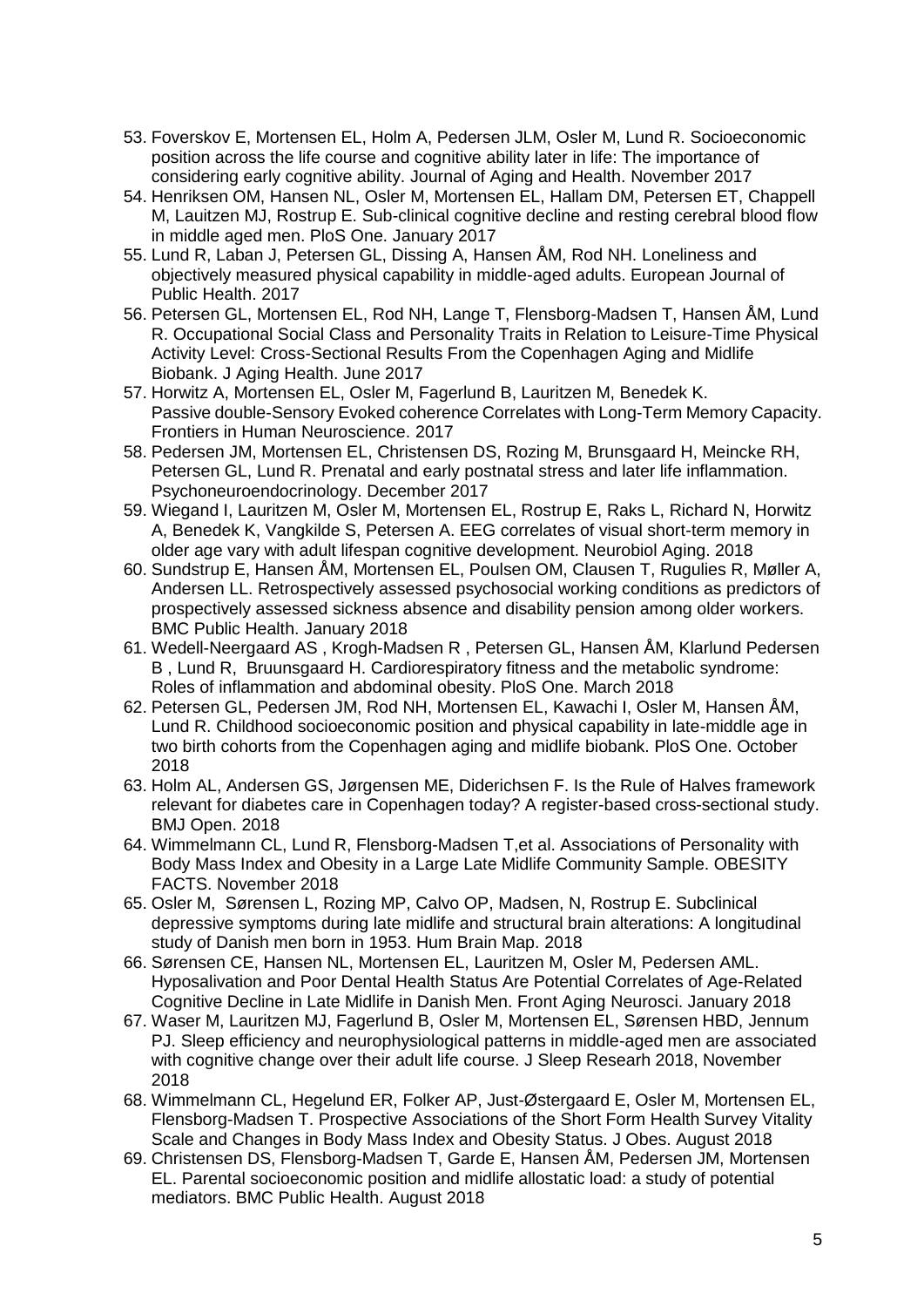- 70. Christensen DS, Flensborg-Madsen T, Garde E, Hansen ÅM, Masters Pedersen J, Mortensen EL. Early life predictors of midlife allostatic load: A prospective cohort study. PLoS One. August 2018.
- 71. Flensborg-Madsen T, Mortensen EL. Language development and intelligence in midlife.Br J Dev Psychol. November 2018
- 72. Folker AP, Hegelund ER, Mortensen EL, Wimmelmann CL, Flensborg-Madsen T[.The](https://www.ncbi.nlm.nih.gov/pubmed/30536220)  [association between life satisfaction, vitality, self-rated health, and risk of cancer.](https://www.ncbi.nlm.nih.gov/pubmed/30536220) Qual Life Res. December 2018
- 73. Wedell-Neergaard AS, Lehrskov LL, ChristensenRH, Legaard GE, Dorph, Larsen MK, Launbo N, Fagerlind SR, Seide SK,Nymand S,Ball M,Vinum N, Dahl CN, Henneberg M, Ried-Larsen M, Nybing JD, Christensen R, Rosenmeier JB, Karstoft K,Klarlund Pedersen BK, Ellingsgaard H, Krogh-Madsen R . Exercise-Induced Changes in Visceral Adipose Tissue Mass Are Regulated by IL-6 Signaling: A Randomized Controlled Trial. Cell Metabolism. December 2018.
- 74. Møller A, Mänty M, Andersen LL, Siersma V, Lund R, Mortensen OS. Cumulative physical workload and mobility limitations in middle- aged men and women: a population-based study with retrospective assessment of workload. International Archives of Occupational and Environmental Health. January 2019
- 75. DeDobbeleer L, Beyer I, Hansen ÅM, Molbo D, Mortensen EL, Lund R, Bautmans I. Grip Work Measurement with the Jamar Dynamometer: Validation of a Simple Equation for Clinical Use.The journal of nutrition, health and aging. January 2019
- 76. Hegelund ER., Folker AP, Wimmelmann CL, Just-Østergaard E, Mortensen EL, Flensborg-Madsen T. Infant Socioeconomic Position and Quality of Life in Midlife: A 50- Year Follow-Up Study of 2079 Individuals in Denmark. Applied Research in Quality of Life. February 2019
- 77. Pedersen JM, Mortensen EL, Meincke RH, Petersen GL, Budtz-Jørgensen E, Brunnsgaard H, Sørensen HJ and Lund R. Maternal infections during pregnancy and offspring midlife inflammation. Maternal Health, Neonatology and Perinatology. March 2019
- 78. Enevold C, Nielsen CH, Molbo D, Lund R, Bendtzen K, Fiehn NE and Holmstrup P. Lewis and AB0 blood groupphenotypes in periodontitis, cardiovascular disease, obesity and stroke. www.nature.com/scientificreports/ 2019
- 79. Rosing K, Christensen LB, Özhayat EB. Associations between tooth loss, prostheses and self‐reported oral health, general health, socioeconomic position and satisfaction with life. Journal of Oral Rehabilitation. June 2019
- 80. Foverskov E, Petersen G, Pedersen JM, Rod NH, Mortensen EL, Bruunsgaard H, Lund R. Economic hardship over twenty‑two consecutive years of adult life and markers of early ageing: physical capability, cognitive function and inflammation. European Journal of Ageing. July 2019
- 81. Christensen DS, Dich N, Flensborg-Madsen T, Garde E, Hansen ÅM and Mortensen EL. Objective and subjective stress, personality, and allostatic load. Brain and Behavior. July 2019
- 82. Christensen DS, Flensborg-Madsen T, Garde E, t al. Big Five personality traits and allostatic load in midlife. Psychology & health. August 2019
- 83. Sundstrup E, Hansen ÅM, Mortensen EL, Poulsen OM, Clausen T, Rugulies R, Møller A, Andersen LL. Physical capability in midlife and risk of disability pension and long-term sickness absence: prospective cohort study with register follow-up. Scand J Work Environ Health. August 2019
- 84. Pedersen DC, Meyle KD, Ängquist L, Andersen I, Tjønneland A, Linneberg A, Osler M, Mortensen EL, Gyntelberg F, Lund R, Aarestrup J, Baker, JL. Changes and correlations in height from 7 to 69 years of age across the birth years of 1930 to 1989". Am J Hum Biol. December 2019
- 85. Flensborg-Madsen T, Eriksen HLF, Mortensen EL. Early life predictors of intelligence in young adulthood and middle age. PLOS ONE. January 2020